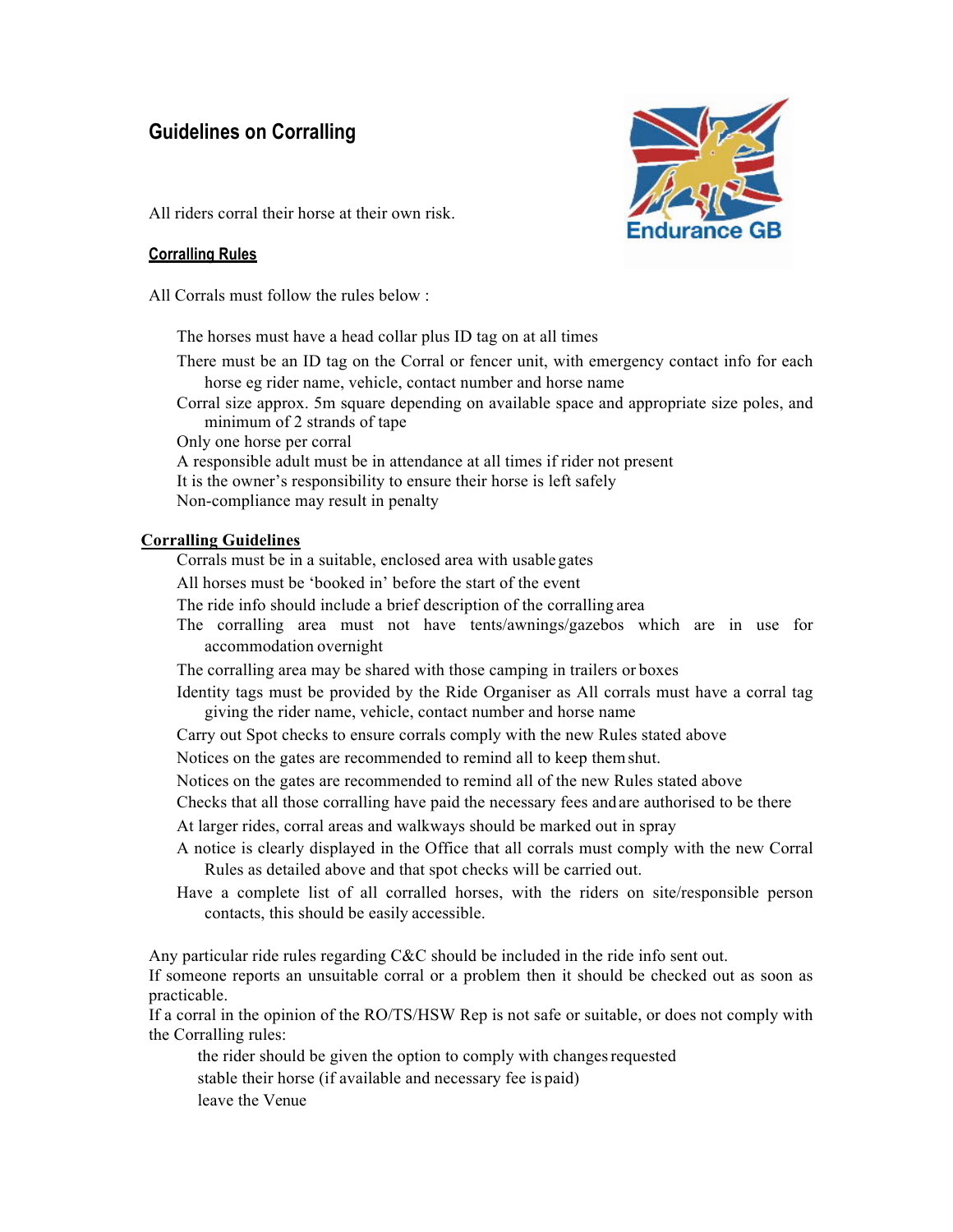It is recommended that the TS be involved in this discussion.

When corralling is provided as a service to a few riders before or after a ride then the onus is on the rider to ensure the safety of their horse and themselves.

The RO should know who is due to stay over in this way and should provide them with emergency contact details.

#### ADVICE FOR RIDERS CORRALLING AT RIDES

A corral is constructed from poles (normally plastic) with tape capable of holding an electric current and suitable for use with horses. An energiser with a suitable power source and earth rod is connected to the tape and it provides a pulsing current which should deter horses from touching or escaping.

Horses should be introduced and accustomed to using a corral in a safe controlled environment **before** attending a ride. Corralling is offered at many of our rides, especially our multi day rides. Horses to be corralled must be booked in before the ride.

#### **CORRALLING RULES**

The horses to have head collar plus ID tag on at all times.

ID tag on Corral or fencer unit.

Corral size approx. 5m square depending on available space and appropriate size poles, and minimum of 2 strands of tape.

Only one horse per corral.

A responsible adult must be in attendance at all times if rider not present.

It is the owner's responsibility to ensure their horse is left safely.

Non-compliance with the corralling rules may result in a penalty

**Size** – it is compulsory for all to corrals to be approx. 5m square. Poles should be of a size suitable for horse/pony being corralled i.e. 3' poles for ponies, 4' or 5' for larger horses or those needing a more significant deterrent. There must be at least 2 separate strands of tape round the corral. There must be only one horse per corral.

**Tape** – It is recommended that large reels of tape are not used, there should only be sufficient for constructing the corral. Tape must be in good condition so that the current is carried efficiently. A tester may be used to check this. Fences must not be slack or in contact with vegetation. If guy ropes are used, they should be conspicuous and not in the walkways.

**Energiser** – All corrals must be connected to a suitable working energiser with sufficient power to provide an effective barrier. All corrals must be electrified when in use. Anyone seeing a corral in use without suitable power has a duty to report it to the RO/TS or HSW Rep.

**ID Tags** – All corrals must have a corral tag giving the rider name, vehicle, contact number and horse name – this will be supplied by the Ride. It is also compulsory for the horse to have a field safe head collar which is tagged with a name/contact number - rope head collars for example are not suitable, Riders may wish to create their own tag for this purpose. Riders should leave a lead rope at the corral.